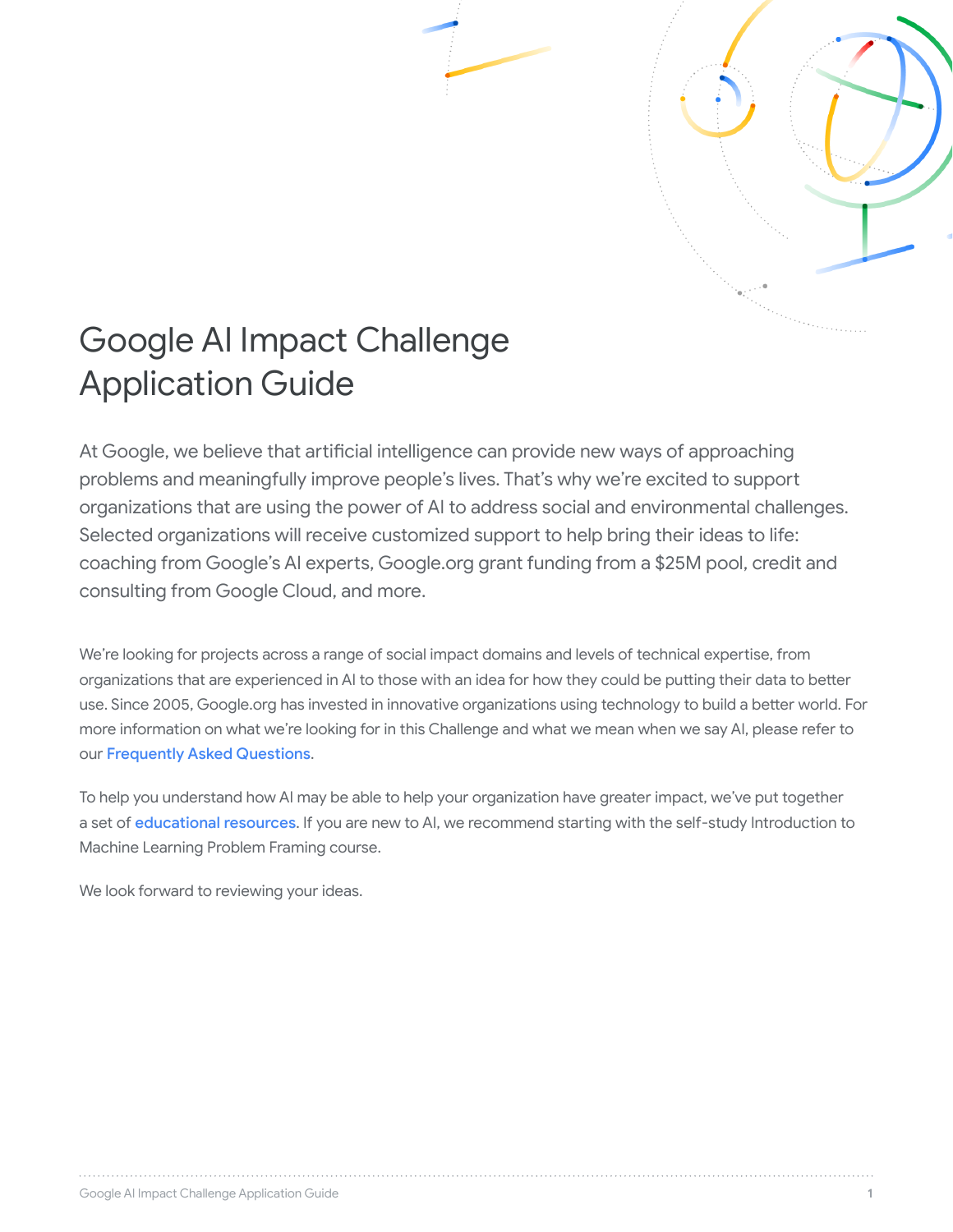## **Criteria**

- **1. Impact.** How will the proposed project address a societal challenge, and to what extent? Is the application grounded in research and data about the problem and the solution? Is there a clear plan to deploy the AI model for real-world impact, and what are the expected outcomes?
- **2. Feasibility.** Does the team have a well-developed, realistic plan to execute on the proposal? Does the team have a plan to access a meaningful dataset and technical expertise to apply AI to the problem? Have they identified the right partners and domain experts needed for implementation?
- **4. Use of AI.** Does the proposal apply AI technology to tackle the issue it seeks to address?
- **5. Scalability.** If successful, how can this project scale beyond the initial proposal? Can it scale directly, serve as a model for other efforts, or advance the field?
- **6. Responsibility.** Does the proposed use of artificial intelligence align with [Google's AI Principles](https://ai.google/principles/)? See Google's [Responsible AI Practices](https://ai.google/education/responsible-ai-practices) for practical guidance.

### **Instructions**

Thank you for applying to the Google AI Impact Challenge! We look forward to reading your application. This PDF contains a list of the questions in the application form, for use in preparing your responses. When you're ready to apply, please do so by completing the [application form](https://impactchallenge-app.withgoogle.com/ai-challenge/).

#### **A few notes before you begin:**

- Responses in the application form cannot be saved for later completion. We recommend drafting your responses in a separate document first and only completing the form when the entire application is ready for submission. We estimate this application may take 1-2 hours to complete.
- All open-ended responses, unless otherwise specified, will be limited to 150 words. Please keep your responses within the indicated limit.
- Do not submit any confidential or proprietary information through this application.
- Applications must be in English to be considered.
- You must be using one of the following internet browsers: Internet Explorer 8 or newer, or the latest version of Chrome, Firefox, or Safari.
- Please review the [Frequently Asked Questions](https://ai.google/social-good/impact-challenge/#faqs) and [Google's Privacy Policy](https://policies.google.com/privacy) before proceeding.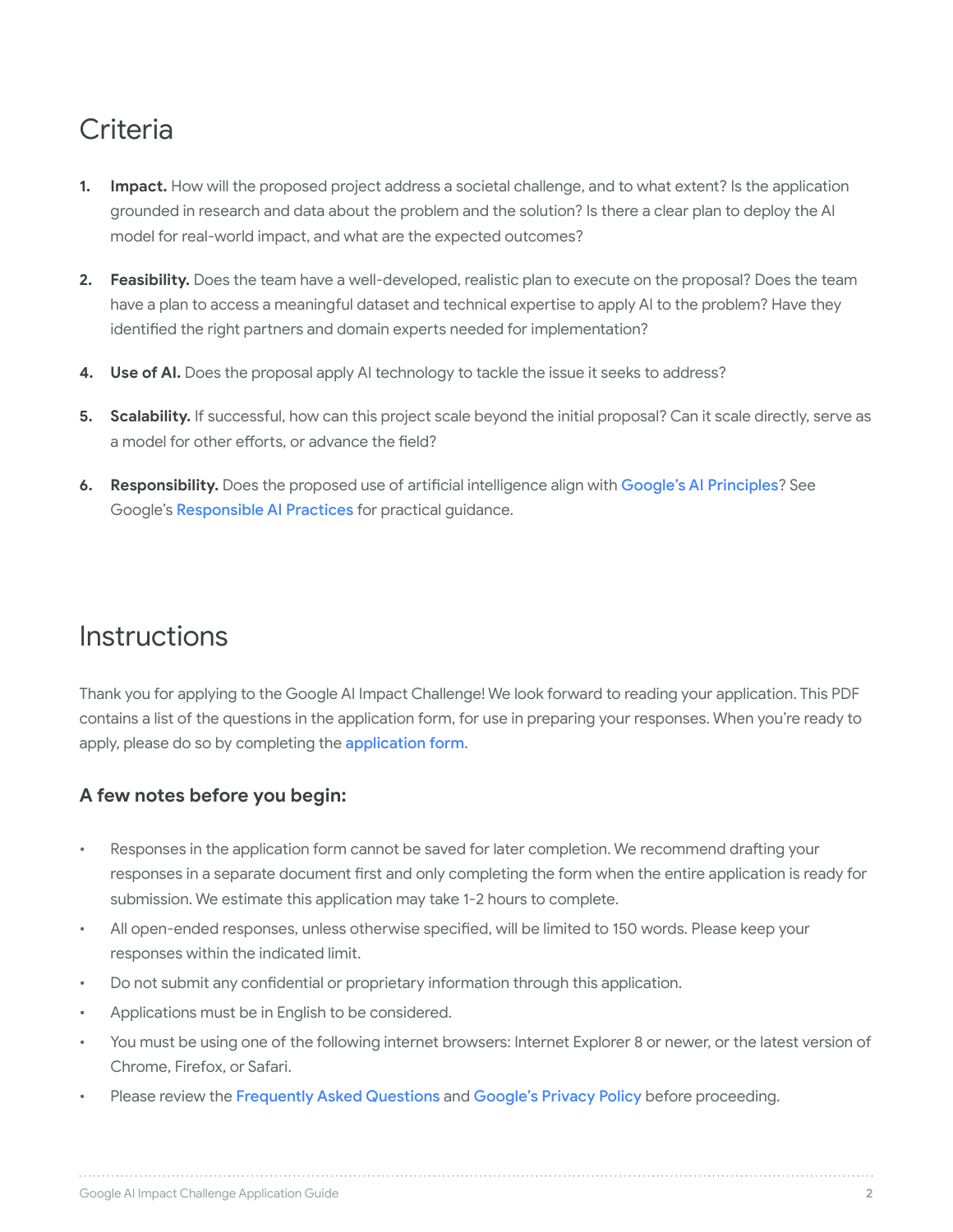**We look forward to receiving your application on or before 11:59 p.m. PT on January 22, 2019, and we encourage you to apply early given that we expect high volume within the last few hours of the application window. Thank you!**

#### **Basic Information**

- **1.** What is the full, registered name of your organization?
- **2.** If your organization has a website, please provide the URL.
	- a. Provide only one. You can share additional resources at the end of the application.
- **3.** I certify that the organization for which I am submitting this application is eligible to apply for the Challenge. This means my organization meets the eligibility guidelines outlined in the FAQs.
	- a. FAQs are available [here](https://ai.google/social-good/impact-challenge/#faqs).
- **4.** Which of the following best characterizes your organization?
	- a. Not-for-profit organization (non-academic)
	- b. Not-for-profit academic or research institution
	- c. For-profit business with social mission
	- d. Other (explain)
- **5.** What is the official, registered address of your organization?
	- a. Street Address
	- b. City
	- c. State/County
	- d. Country
- **6.** When was your organization founded?
- **7.** How many full-time employees does your organization have?
	- a. Do not include volunteers in this question only full-time, paid staff of your organization.
- **8.** The name of the person completing this application is:
- **9.** What is your job title?
- **10.** What is your email address?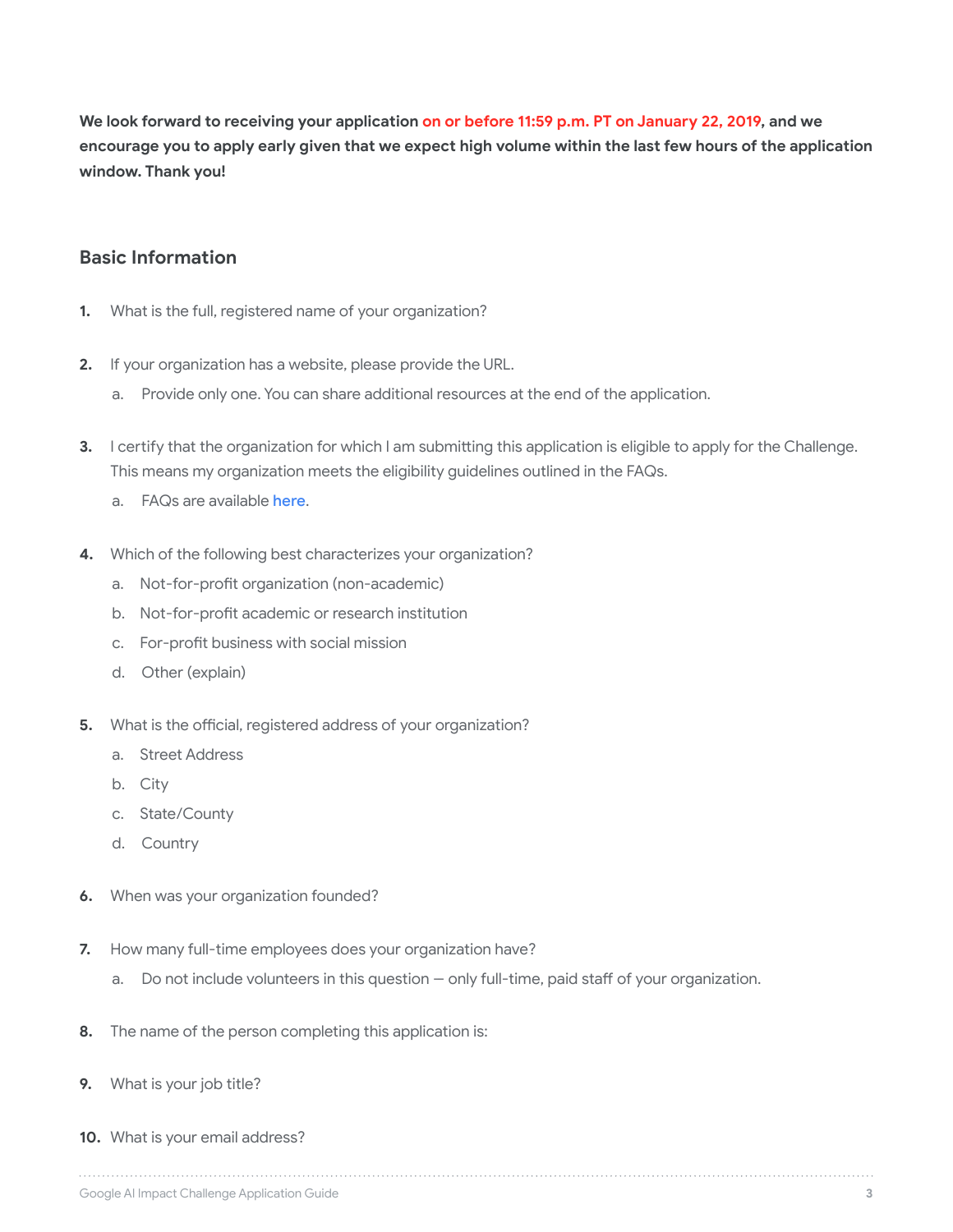- **11.** What is your contact telephone number?
	- a. Include country and area codes.

For questions below, please include fiscal year data for 2015, 2016 and 2017 **in US Dollars (USD)**. Estimates are fine; please do not include potential funding from the Challenge. If an answer is not applicable to your organization (e.g., if your organization has been around for less than 3 years), enter '0'. We may ask for additional financial information from your organization during our evaluation process.

- **12.** Annual operating expenses (USD):
	- a. 2017
	- b. 2016
	- c. 2015
- **13.** Annual revenues (USD):
	- a. 2017
	- b. 2016
	- c. 2015
- **14.** Organization-wide, who are your major partners or funders from the last 3 years?

#### **The Problem**

We'd like to understand the societal problem your project would address.

- **15.** Tell us more about the social or environmental problem that the project in this application proposes to address. Why did you choose to take it on? Use metrics where possible: e.g., approximately how many people are affected, and how does the problem impact their lives?
- **16.** To which category does this project primarily align?
	- a. [Multiple choice: Arts, Culture and Humanities; Crisis Response; Economic Empowerment; Education; Environment, Conservation, and Energy; Equality and Inclusion; Health; Infrastructure; Public and Social Sector management; Other]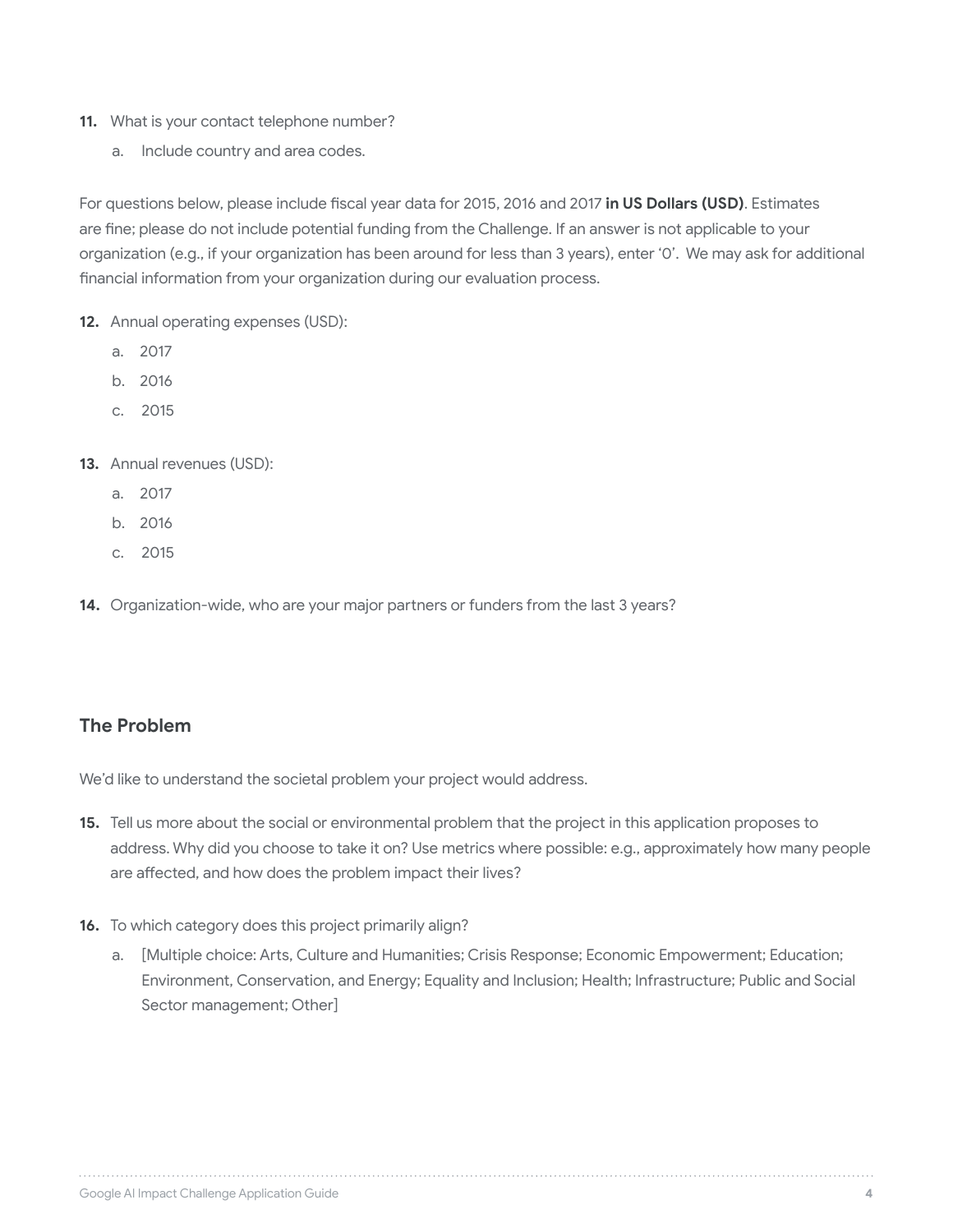#### **The Solution**

We would like to understand how you propose to address the problem above.

- **17.** Tell us about your solution: in three sentences or less, what will you do to help address the problem above?
- **18.** Contextualize your idea: what other approaches have been tried in the past? What is the insight or innovation that differentiates your project, and how is it better than what already exists?
- **19.** What will be different in five years in the field or the world if this project has succeeded?
- **20.** In what stage is your project presently? What have you accomplished to date? (Please note that we are willing to consider projects in the idea stage).
- **21.** What geographic area(s) does your project impact?

#### **Dataset and Use of AI**

We want to understand the types of data involved in your work and your ideas to use AI.

- **22.** How will AI help you solve the problem you articulated? How would you solve it if you didn't use AI? (Include metrics around speed, accuracy, cost, or scalability where relevant.)
- **23.** Please describe any significant datasets you have (or would need) to implement your idea. For example, you may share information in the following categories
	- a. Datatype (e.g., images, text, videos)
	- b. Size (e.g., # images or rows)
	- c. Attributes (e.g., images, image metadata, image labels)
	- d. How frequently data is refreshed
- **24.** Do you currently have access to this data? If not, how do you plan to collect or access them?
- **25.** How has your organization used data in the past?
- **26.** Does your organization currently use AI? (Prior AI experience is not required).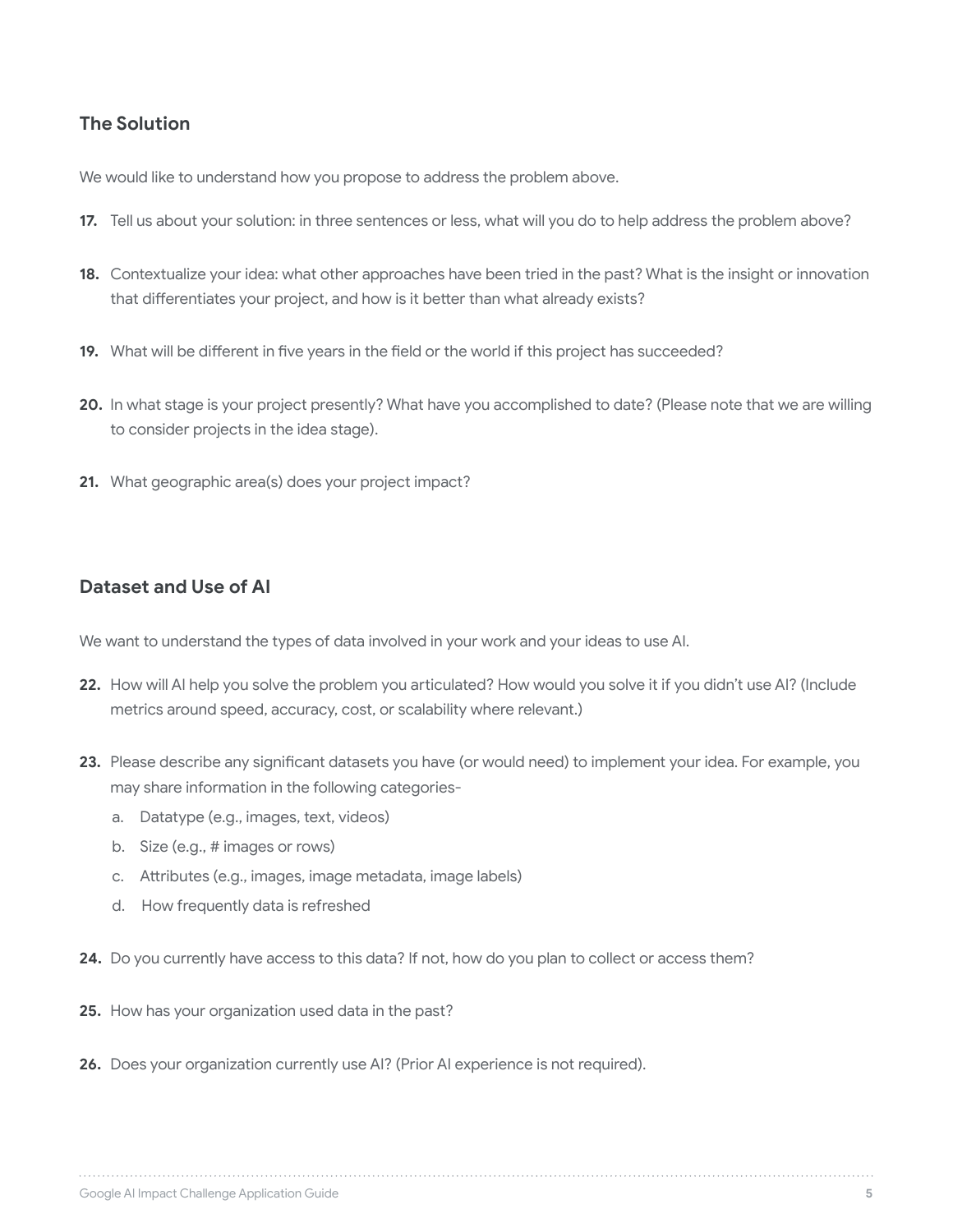- **27.** Tell us about how you would use the data in an AI model. What data would your model consume, and what information or decisions would it produce? (For example, the model may predict a future value to act on, automate an existing process, etc.)
- **28.** How will you deploy the results of your model in the real world to address the problem and impact people or the environment? Detail any relevant partnerships necessary to reach these outcomes.

The following **optional** questions aim to understand your proposed use of AI in greater detail. Please complete those you are able to answer.

- **29.** [Optional] What AI algorithm(s) are you using or do you plan to use? (Select all that apply)
	- a. [Multiple choice: Apriori Algorithm, Artificial Neural Networks, Collaborative Filtering, Decision Trees, Deep Learning, K Means Clustering Algorithm, Linear Regression, Logistic Regression, Naïve Bayes Classifier Algorithm, Nearest Neighbours, Random Forests, Support Vector Machine Algorithm, Other, Unsure]
- **30.** [Optional] If your organization is not currently using AI, what is the greatest deterrent? (Select all that apply)
	- a. [Multiple choice: Data availability and quality; Talent availability; Computing resources; Tool accessibility; Competing strategic priorities; Other]
- **31.** [Optional] What AI framework(s) are you using or do you plan to use? (Select all that apply).
	- a. [Multiple choice: TensorFlow, Caffe, Torch, Microsoft CNTK, Apache Singa, AML (Amazon ML), Theano, Spark, Open C.V, cuDNN, Excel, Other, Unsure]
- **32.** [Optional] What are your success metrics for the AI system (i.e., how will you know whether the system has succeeded or failed)?
- **33.** [Optional] Is your dataset currently labeled with output examples for training purposes? If not, how do you plan to label the data, and how much effort will this take? (e.g., person hours)
- **34.** [Optional] How do you plan to maintain and refresh the model?
- **35.** [Optional] All datasets are biased in some way. How is your dataset biased, and what's your plan to mitigate the impact? (For more information on dataset bias, see Google's resources on [ML Fairness](https://developers.google.com/machine-learning/crash-course/fairness/video-lecture) and Responsible [AI Practices](https://ai.google/education/responsible-ai-practices))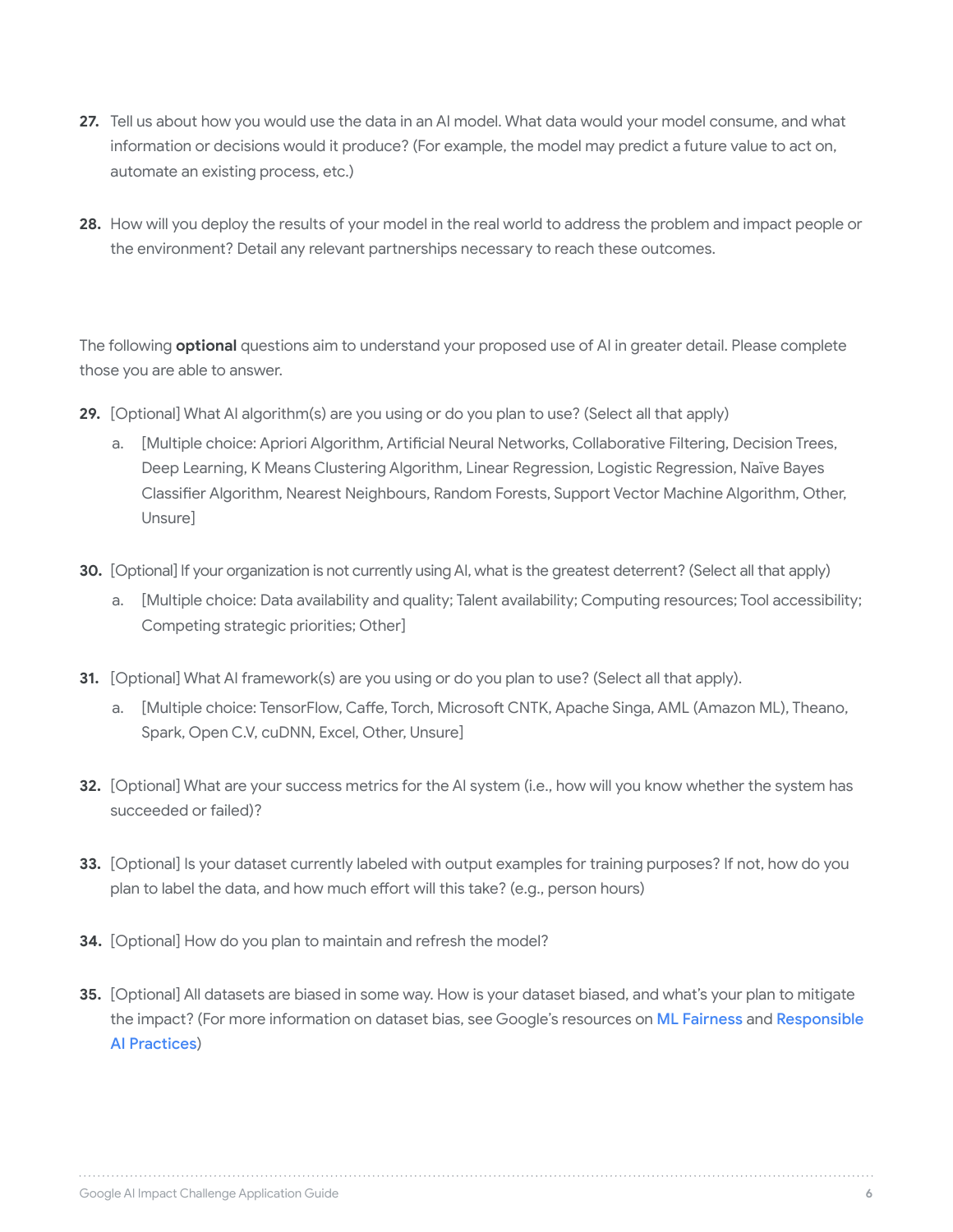#### **Impact and Risks**

We are looking for projects that will drive real-world impact for people or the environment.

- **36.** How will you measure and evaluate your project's success?
- **37.** How will you sustain and grow the impact of this work beyond this grant? How could your project and its impact grow beyond what you've proposed in this application?
- **38.** What are the 1-2 most significant risks you anticipate in this project? How does your team plan to address them?
- **39.** On this project specifically, which partnerships are or will be most critical for your success? What is the incentive for those organizations to partner with you?

#### **Team, Partners and Budget**

- **40.** Who on your organization's staff will lead this project, and what makes them best suited to do this work?
- **41.** Who will be leading the AI work? Please describe their technical qualifications. (These could be employees of your organization, or of a partner. Please note that prior experience with AI is not required.)
- **42.** [Optional] Applicants may find it valuable to engage a partner organization to advise on or implement the AI work. If you will be doing so, please provide more information:
	- a. Organization name: [text field]
	- b. Organization website: [text field]
	- c. Plan for partnership: [text field]
- **43.** How would your project utilize Google.org funding? What is a budget that would allow you to accomplish your goal? Please provide a rough breakdown.
- **44.** Over what time period would you expect this work to happen? The grant period for funded projects can last between 12 and 36 months from the time of award.
- **45.** If applicable, please explain how you will use any profit that your project earns.

#### Google AI Impact Challenge Application Guide **7**